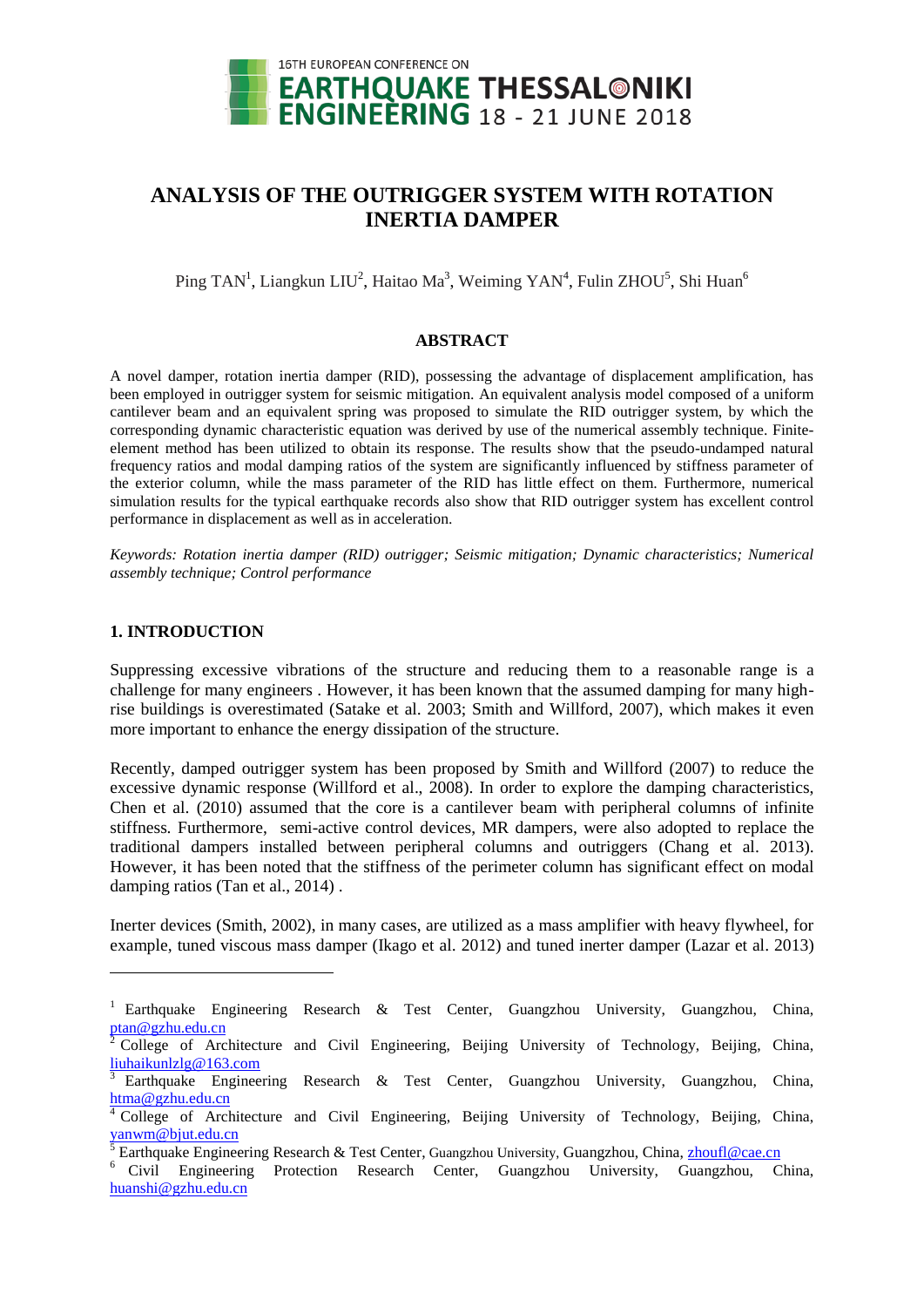become the alternative approach instead of TMD due to the larger mass amplification for inerter. On the other hand, researchers expected to magnify the deformation for effective energy dissipation with smaller inerter, just as the case for the rotational inertial damper (RID) having a ball screw amplifying deformation without the flywheel (Hwang et al. 2007). In this paper, RID will be introduced to participate in energy dissipation for outrigger system. Based on Bernoulli-Euler beam theory and numerical assembly technique (Wu and Chou, 1999), complex dynamic characteristic equation satisfying the boundary conditions is formulated to obtain the pseudo-undamped natural frequencies and modal damping ratios. Furthermore, finite element model for RID outrigger system is developed to solve the response.

## **2. MODELLING OF OUTRIGGER SYSTEM WITH RID**

The basic schematic diagram of rotation inertia damper is shown in Figure 1, in which a linear motion is transformed to rotational movement due to the ball screw. Note that the small linear displacement is amplified so that more energy from the system can be dissipated in the viscous material.



Figure 2. Mechanical model

An RID can be represented by Figure 2 and the force applied can determined using the following expression

$$
F = b(\ddot{u} - \ddot{u}_c) + c_b(\dot{u} - \dot{u}_c)
$$
\n
$$
\uparrow \qquad \qquad \uparrow \qquad \qquad \uparrow \qquad \qquad \uparrow \qquad \qquad \uparrow
$$



Figure 3. Models of a high-rise building with RID

where  $F$  is the equivalent force caused by RID;  $b$  is the nominal mass which is an equivalent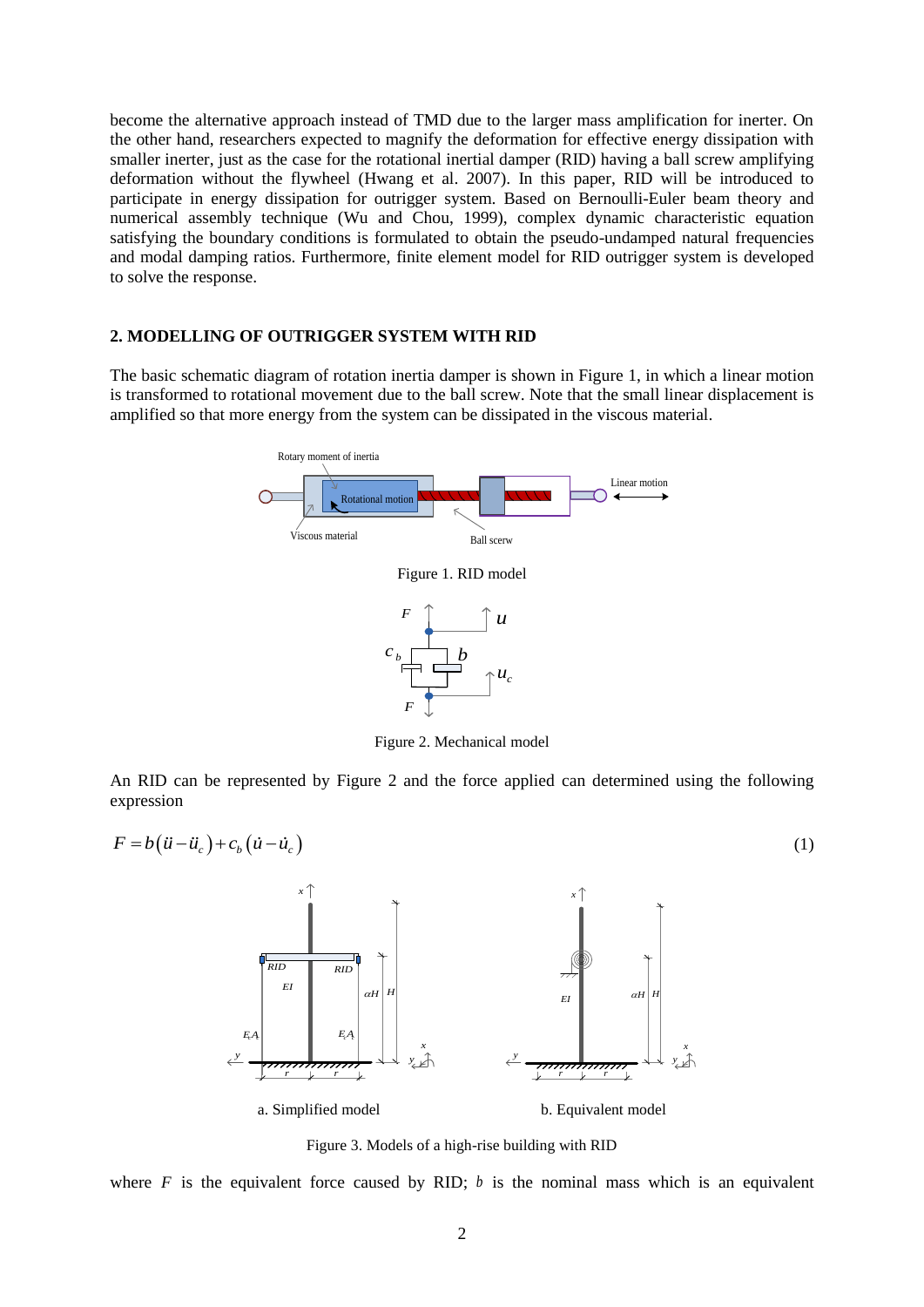amplified mass because of rotation motion;  $c<sub>b</sub>$  is the equivalent amplified damping coefficient of the RID;  $u$  and  $u_c$  are the displacements of the upside and downside of the RID respectively.

Figure 3a presents a simplified model of a high-rise building with RID and Figure 3b shows an equivalent model represented by a rotational spring. It is assumed that the bending rigidity of the outrigger is infinite and the length of each outrigger is *r* . The bending stiffness of the core is EI and m represents mass for per unit length of the core.  $E_c A_c$  is the axial stiffness of the peripheral column, H is the length of the core, and  $\alpha H$  is the location of the RID outrigger. The governing equation of RID can be expressed as:

$$
\begin{cases}\nF_d = b(\ddot{u} - \ddot{u}_c) + c_b(\dot{u} - \dot{u}_c) \\
b(\ddot{u}_c - \ddot{u}) + c_b(\dot{u}_c - \dot{u}) + k_e u_c = 0\n\end{cases}
$$
\n(2)

where  $F_d$  is the equivalent force caused by RID;  $k_e = E_c A_c/(\alpha H)$  represents the axial stiffness of the outer column. With Laplace transform, and considering that  $u = \theta r$ , the resistant moment of the RID outrigger is

$$
M_{\theta} = -2F_d r = -k_{\theta}\theta
$$
\n(3)

where 
$$
k_{\theta}
$$
 is the equivalent resistant rotational stiffness of the RID with the outer column,  
\n
$$
k_{\theta} = \frac{2k_e \left(c_b s + bs^2\right) r^2}{k_e + c_b s + bs^2} = \frac{E I k}{H} \left(\frac{2kci - 2k^3 \eta^2}{1 + 2k^2 c \alpha \beta i - 2k^4 \alpha \beta \eta^2}\right)
$$
\n(4)

In which  $\eta = \sqrt{\frac{br^2}{a}}$  $_3$  –  $_{\mathbf{u}}$   $\vee$   $\mu_b$  $br^2$  *r*  $\eta = \sqrt{\frac{br^2}{mH^3}} = \frac{r}{H}\sqrt{\mu_b}$ ,  $k^4 = \frac{mH^4}{EI}\omega^2$ ,  $s = i\omega$ ,  $c = \frac{c_b r^2}{H\sqrt{m}}$ *H mEI*  $=\frac{c_b r}{H\sqrt{mEI}}$ ,  $\beta = \frac{EI}{2E_c A_c r^2}$ *EI*  $\beta = \frac{E I}{2 E_c A_c r^2}$ ,  $\mu_b$ *b*  $\mu_b = \frac{b}{mH}$ . Thus, the

equivalent model with a rotational spring shown in Figure 3b can be used to analyze the outrigger system with RID.

# **3. DYNAMIC CHARACTERISTICS FOR RID OUTRIGGER SYSETM**

The motion equation of a vibrating Bernoulli-Euler beam with no damping can be expressed as

$$
EI\frac{\partial^4 y(x,t)}{\partial x^4} + m\frac{\partial^2 y(x,t)}{\partial t^2} = 0
$$
\n(5)

where  $y(x,t)$  represents the transverse displacement.  $y(x,t) = Y(x)e^{i\omega t}$  can be assumed as its solution. Nondimensionalizing *Y* and *x* by  $\tilde{Y} = Y/H$ ,  $\tilde{x} = x/H$ . Considering the situation when only one pair of RID outriggers are used, the cantilever beam is divided into 2 segments. Let the solutions for the segments be expressed as

segments be expressed as  
\n
$$
\tilde{Y}_j(\tilde{x}) = F_{j1} \cosh(k\tilde{x}) + F_{j2} \sinh(k\tilde{x}) + F_{j3} \cos(k\tilde{x}) + F_{j4} \sin(k\tilde{x})
$$
\n(6)

where  $F_{i\nu}$  ( $j = 1, 2; \nu = 1, 2, 3, 4$ ) are unknown coefficients for the two segments. The numerical assembly technique (Wu and Chou, 1999) is employed to derive dynamic characteristic equations. With the continuity conditions at the connection point  $\tilde{x} = \alpha$ , the boundary conditions for the fixed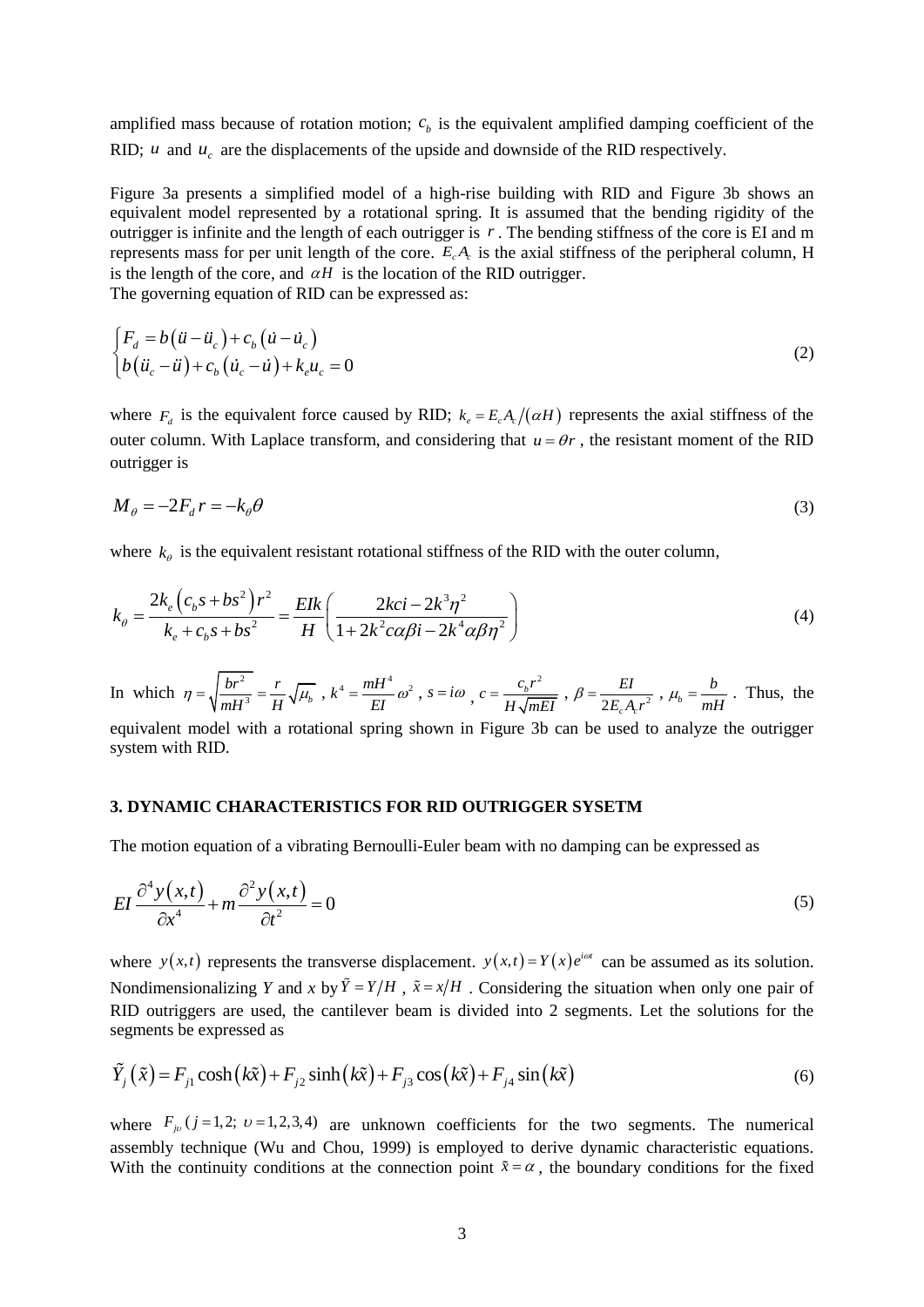end of the left of the 1st segment, namely  $\tilde{x} = 0$  and the boundary conditions for the free end of the right of the 2nd segment  $\tilde{x} = 1$ , one can get the following equation,

 $DF = 0$ (7)

where  $\bf{D}$  is the stiffness parameter and  $\bf{F}$  is the unknown coefficient vector. To obtain a nontrivial solution for Equation 7, the determinant of the coefficient matrix must vanish

$$
|\mathbf{D}| = 0 \tag{8}
$$

After rearrangement of Equation 8, one can get

After rearrangement of Equation 8, one can get  
\n
$$
k_p[\cos(k-2k\alpha)\sinh(k)+\cosh(k-2k\alpha)\sin(k)+2\cos(k\alpha)\sinh(k\alpha)+2\cosh(k\alpha)\sin(k\alpha)+\cos(k)\sinh(k)+\cosh(k)\sin(k)-2\cos(k-k\alpha)\sinh(k-k\alpha)-2\cosh(k-k\alpha)\sin(k-k\alpha)]+
$$
\n(9)  
\n4 $[\cos(k)\cosh(k)+1]=0$ 

The complex frequency of the RID outrigger system can be expressed as following form

$$
i\omega = -\xi\omega_0 + i\sqrt{1 - \xi^2}\omega_0\tag{10}
$$

in which  $\omega_0$  is the pseudo-undamped natural circular frequency and  $\xi$  is the damping ratio for the system. They are calculated by

$$
\xi = -\frac{\text{Re}(i\omega)}{|i\omega|} \tag{11}
$$

$$
\omega_0 = |i\omega| \tag{12}
$$



a. First modal frequency ratio versus  $\alpha$ 

b. First modal damping ratio versus  $\alpha$ 

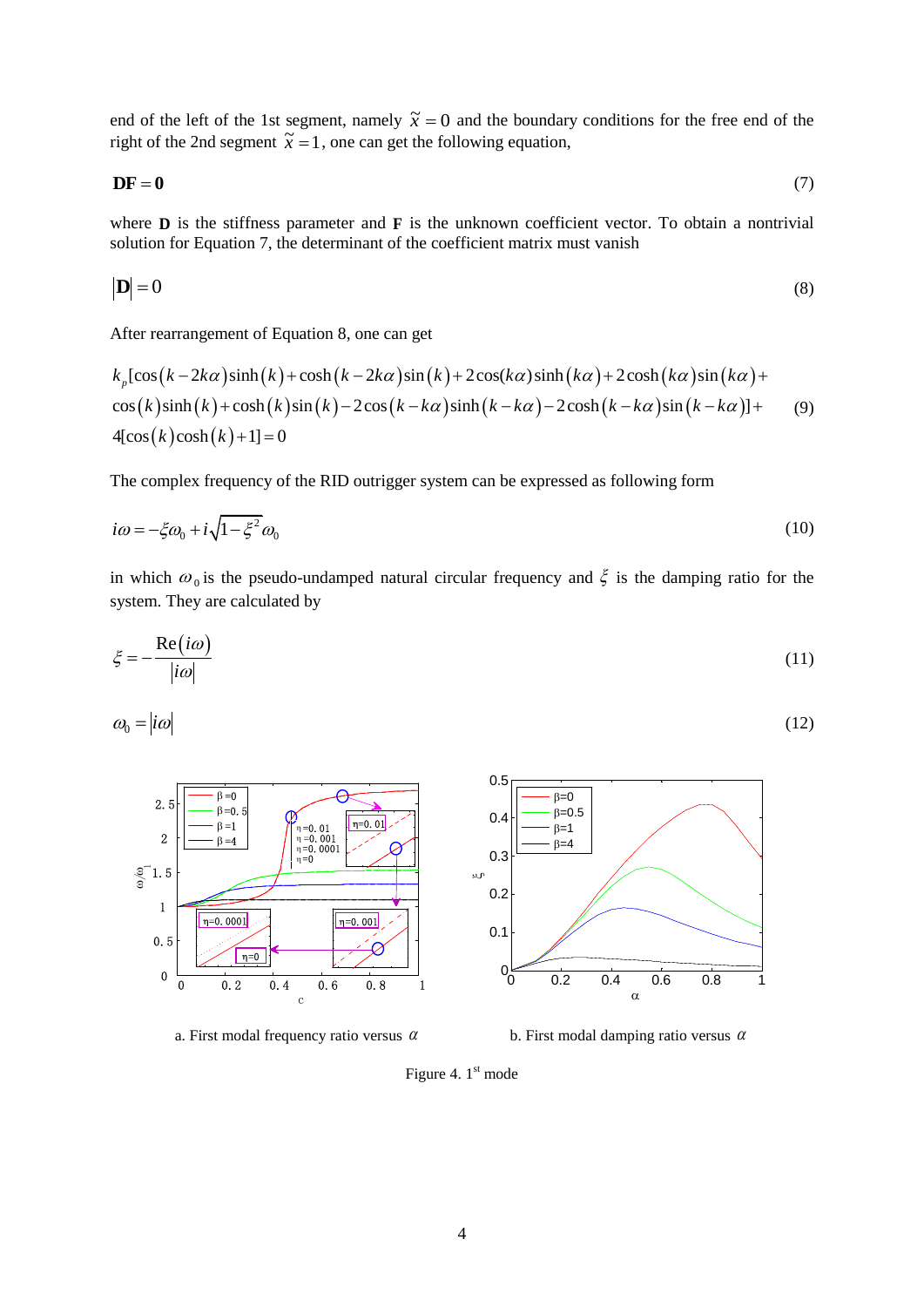

a. Third modal frequency ratio versus  $\alpha$ 

b. Third modal damping ratio versus  $\alpha$ 

Figure 5. 3<sup>rd</sup> mode

The pseudo-undamped natural frequency ratios and modal damping ratios versus the position parameter  $\alpha$  for RID outrigger with  $c = 0.2$  are shown in Figure 4 and Figure 5, in which thumbnails based on the consideration of the space and convenience are plotted for  $\beta = 0$  in Figure 4a, but no repetition for  $\beta = 0.5, 1, 4$  and also for Figure 4b and Figure 5. It is interesting that there are one and three peaks for pseudo-undamped natural frequency ratio for different  $\alpha$  values for the 1st and the 3rd modes respectively and the similar phenomena can be observed for damping ratios. Obviously, the optimal damping ratio may be achieved at one position for certain mode while bad results may account for the other modes at the same position by analysis of the Figures 4b and 5b. Viewed form Figure 4a, pseudo-undamped natural frequency ratio for the 1st mode increase with  $\alpha$  ranging from 0 to 1. It can be found that frequency ratio can reach a relatively higher value for  $\beta = 0$  with  $\alpha \rightarrow 1$ , whereas  $\beta$  = 0.5,1,4, can get their lower maximum in different peaks. It also can be observed that the curves for  $\beta = 0$  under different mass parameters such as  $\eta = 0$ ,  $\eta = 0.0001$ ,  $\eta = 0.001$ ,  $\eta = 0.01$  always coincide, as well as the same cases for  $\beta = 0.5$ ,  $\beta = 1$ ,  $\beta = 4$  in Figure 4a and also for Figure 4b and Figure 5. These phenomena demonstrates that mass parameters  $\eta$  hardly play a role on the frequency ratios and damping ratios varying versus position for of the RID outrigger whereas stiffness parameter has significant influence on them.

#### **4. CASE STUDY**

To determine the response of the outrigger structure with RID under seismic excitations, finiteelement (FE) method is utilized. Let the RID outrigger is installed at node j. The displacement  $u_c$  in the RID is added to the displacement vector and the displacement components at node j will be  $u_i$ ,  $\theta_i$ ,  $u_c$ . Thus, the displacement vector to be considered will be

$$
u_{f} = \{u_{1}, \theta_{1}, \dots, u_{j-1}, \theta_{j-1}, u_{j}, \theta_{j}, u_{c}, u_{j+1}, \theta_{j+1}, \dots, u_{n}, \theta_{n}\}\
$$
\n(13)

After beam elements have been assembled, one can obtain the dynamic equation for the whole system

$$
\mathbf{M}_f \ddot{\mathbf{u}}_f + \mathbf{C}_f \dot{\mathbf{u}}_f + \mathbf{K}_f \mathbf{u}_f = \mathbf{\Gamma} \ddot{\mathbf{u}}_g \tag{14}
$$

where  $M_f$ ,  $C_f$ ,  $K_f$  are the global mass matrix, global damping matrix and global stiffness matrix, and  $\overline{I} u_g$  is the earthquake action vector in which the location for RID outrigger is set to be 0.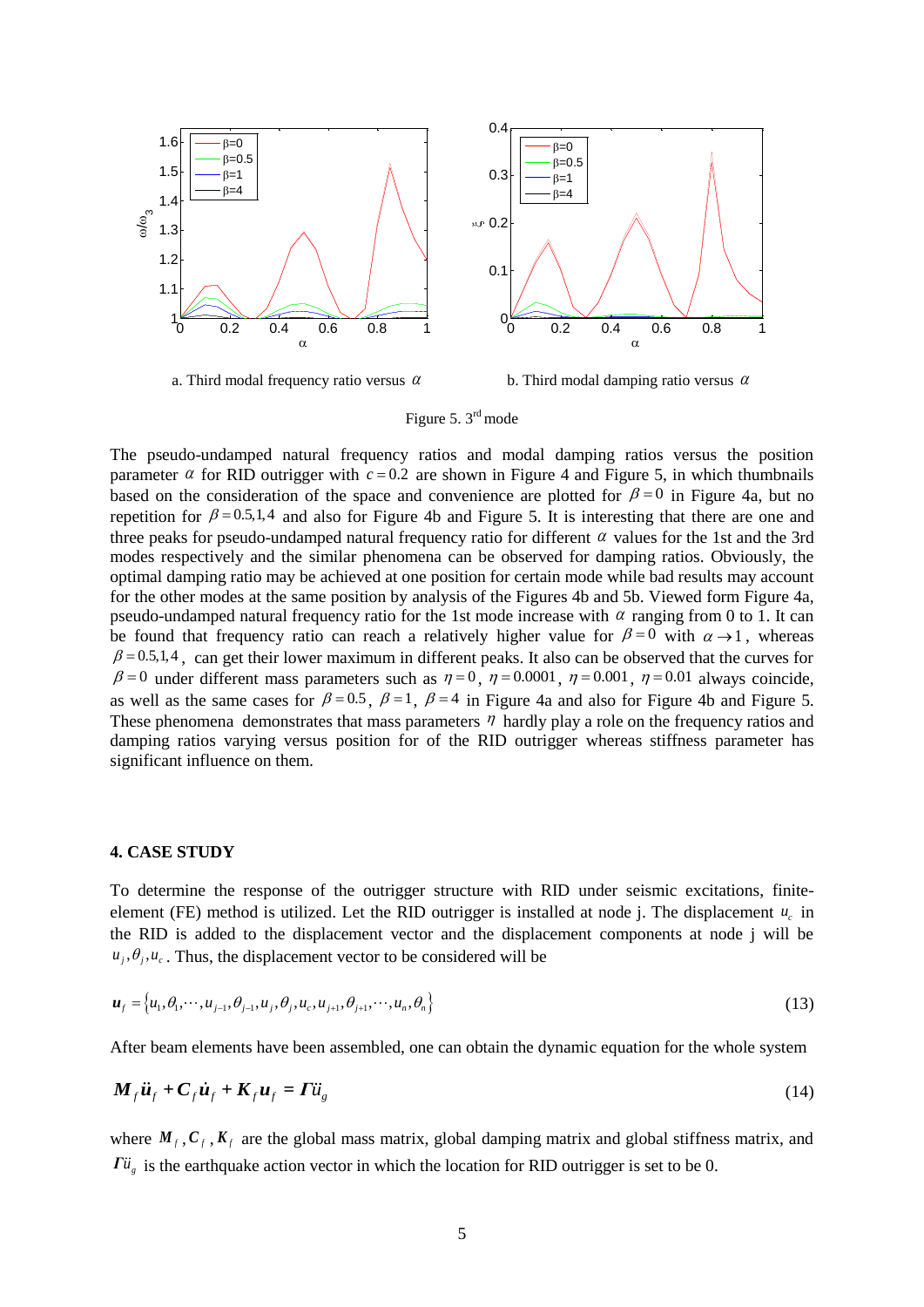A numerical example for RID outrigger system is provided to investigate its parameters and performance of the seismic mitigation. The main model parameters are as follows:  $EI = 1.47 \times 10^{13}$  Nm<sup>2</sup>,  $m = 1.08 \times 10^5$  kg /m,  $H = 200$  m,  $r = 15$  m,  $\xi_0 = 0.02$ . Also, two typical seismic records are applied to investigate the performance of the RID outrigger system. They are for the NS component of 1940 El Centro earthquake and Kobe earthquake in 1995, both of which are adjusted to the maximum ground acceleration of 3m/s2.

| n     | $\mu_{\scriptscriptstyle h}$ | $b$ (kg)             |  |
|-------|------------------------------|----------------------|--|
| 0.002 | 0.0007                       | $1.54\times10^{4}$   |  |
| 0.01  | 0.0178                       | $3.84 \times 10^5$   |  |
| 0.1   | 1.78                         | $3.84 \times 10^{7}$ |  |

Table 1 Mass parameters

Mass information of RID can be deduced in Table 1 with the determined  $\eta$ . From Table 1, one can observe that  $\eta = 0.1$  may not be practical because the corresponding nominal mass ratio ( $\mu_b$ ) of RID is far too big. It is also not quite reasonable for  $\eta = 0.01$  with the reason that the nominal mass  $b = 3.84 \times 10^5$  kg of RID means hundreds of times than its real physical mass of which is generally several tons. Commonly, it is not necessary for RID using flywheel to create the large inertia force (amplified mass), contrarily, the amplified mass for RID should be designed to be much smaller, for instance several times or ten times. However,  $\eta = 0.002$  with the nominal mass  $b = 1.54 \times 10^4$  kg is suitable for RID with several tons of physical mass.



b. Absolute acceleration

Figure 6. Response under El Centro excitation

The responses at the top of the structure under the earthquake excitations for  $c = 0.2$ ,  $\beta = 0.5$ ,  $\eta = 0.002$ ,  $\alpha = 0.68$  are shown in Figures 6 (Response under Kobe record no presenting). The numerical simulation results show that the structure with RID outriggers have excellent control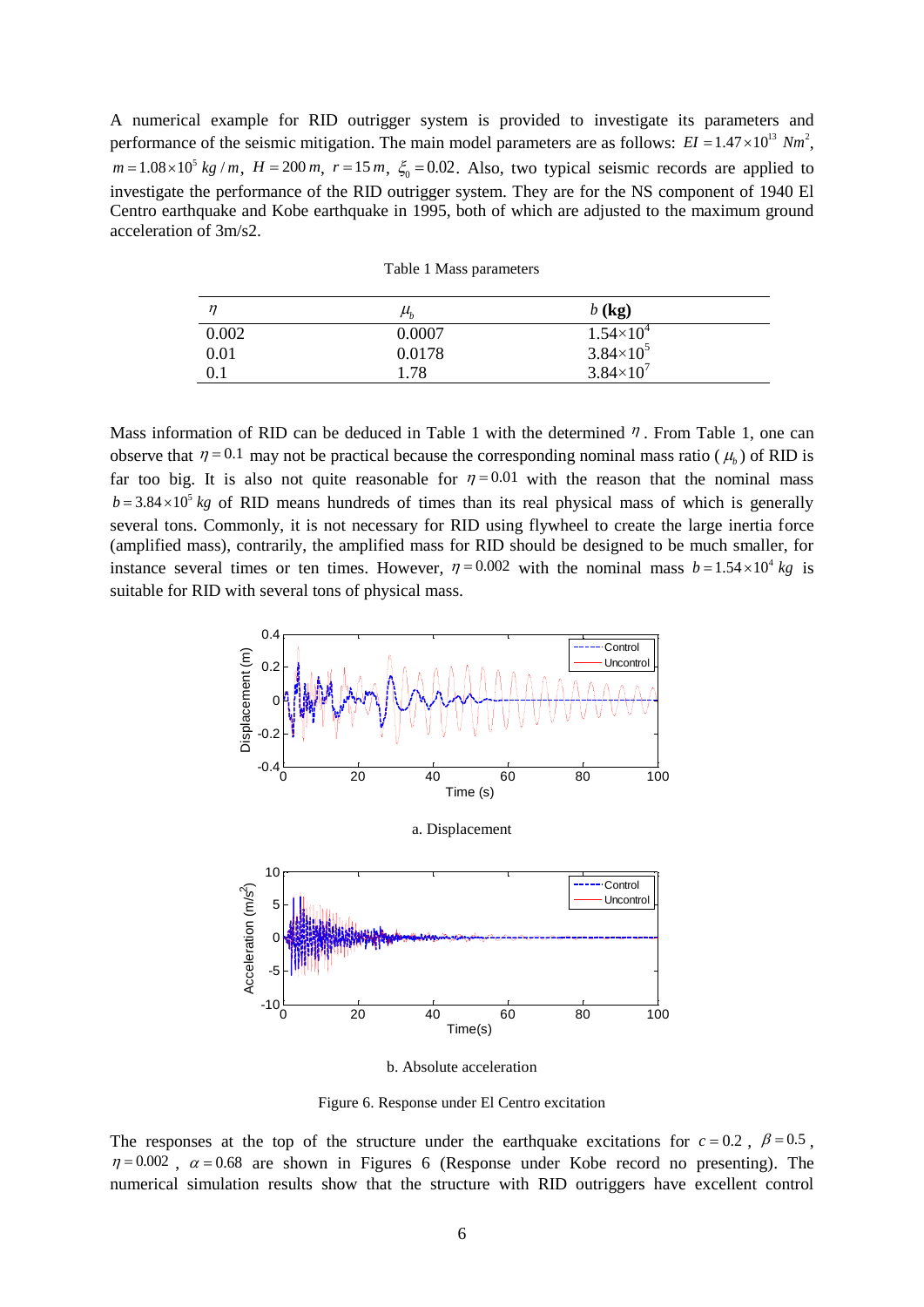performance for the displacement and the acceleration. Reductions in peak responses are 69.23 % in displacement and 80.54 % in acceleration for Kobe wave, and 67.59% in displacement and 90.20 % in acceleration for El Centro wave. Obvious, the results indicate that the use of RID is effective for vibration suppressing.



Figure 7. Force-deformation under El Centro excitation

Figure 7 presents the force-displacement relationship of the structure with RID outriggers subjected to El Centro excitation. Curves for the total equivalent force of RID and just damping force are included. Note that the total equivalent force includes both damping force and inertia force caused by RID. It can be easily found that, for the two case of  $\eta = 0.002$  and  $\eta = 0.01$ , the damping force of RID is predominant and the inertia force is negligible. For the third case, where the RID has an excessively large mass, histories of the total equivalent force of RID and damping force are significantly different, indicating that inertia force of RID is important for this unpractical case.